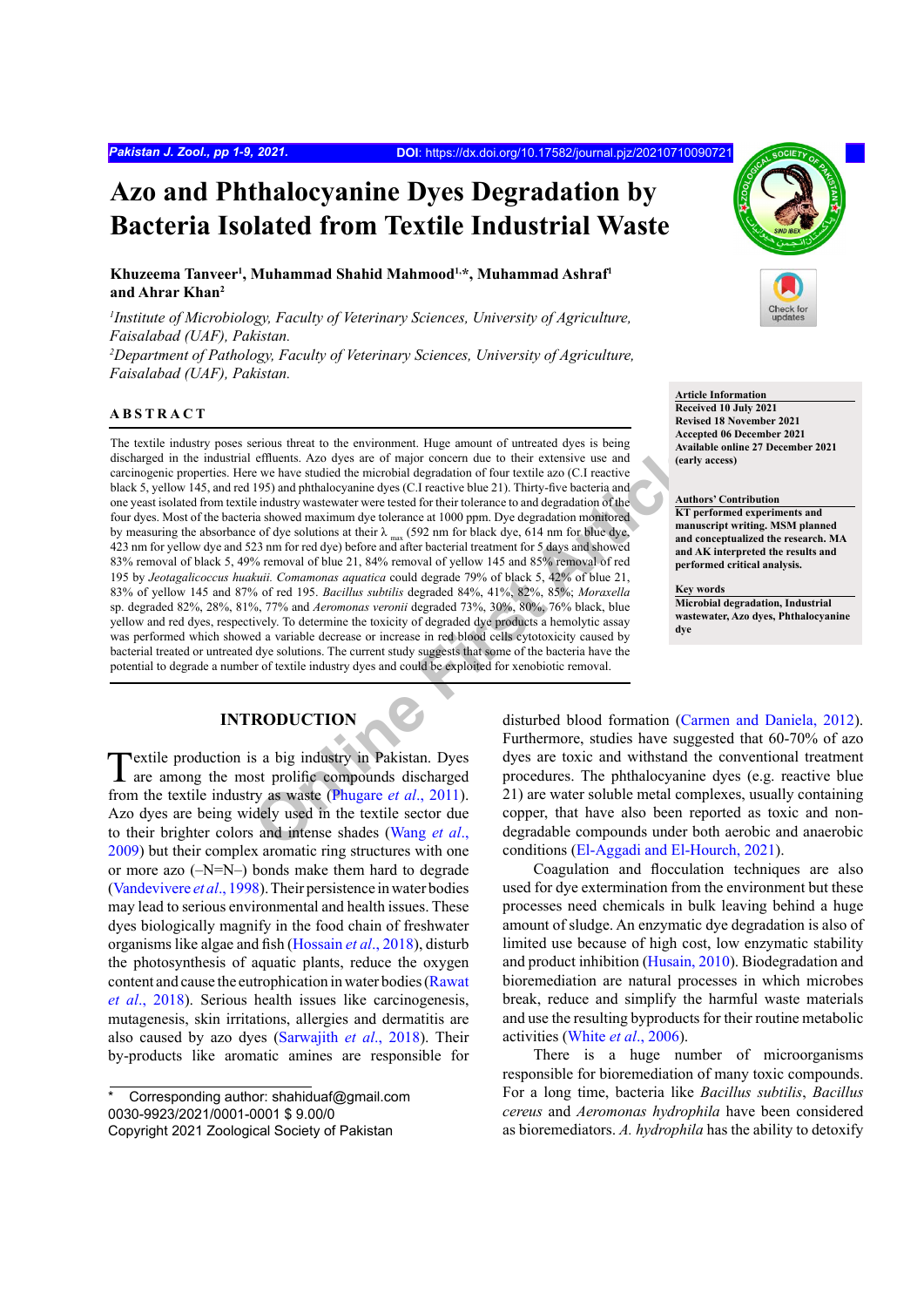toxic aromatic amines produced during the anoxic dye degradation process. In recent studies *Pseudomonas luteola, Proteus mirabilis* and other *Pesudomonas* species have been reported to remediate azo dyes in anoxic conditions [\(Jamee and Siddique, 2019](#page-7-4); [Thanavel](#page-8-3) *et al*., [2019](#page-8-3)). *Proteus vulgaris* has also been observed growing and decoloring azo dyes faster than many bacteria ([Britos](#page-6-2) *et al*[., 2018](#page-6-2)). The genus *Zoogloea* is an important member of bio-remediators that helps settling down the organic pollutants in a secondary treatment system ([Tortora](#page-8-4) *et al*[., 2008](#page-8-4)). There are certain bacteria, like *Pseudomonas desmolyticum, Pseudomonas* sp., *Micrococcus glutamicus*, *Micrococcus* sp., *Enterococcus gallinarum, Pseudomonas putida, Lysinibacillus* sp., *Pseudomonas pulmonicola* and *Klebsiella* sp. which can degrade dyes when their enzymatic genes are either innately or over expressed in response to the presence of toxic dyes (Vikrant *et al*., [2018;](#page-8-5) Mittal *et al*[., 2018](#page-7-5)).

Although novel microbes for energy efficient and cost effective bioremediation of recalcitrant dyes have been reported, but still there is a need to search for new environment friendly microbes that are highly specialized for removal of a large variety of dyes without being exhausted. In the present study we have determined the efficiency of microorganisms isolated from industrial effluent to degrade azo and phthalocyanine dyes.

# **MATERIALS AND METHODS**

#### *Sample collection*

Textile industrial waste samples were obtained along the main Paharang drain in Faisalabad, which receives a huge amount of textile effluent and domestic waste water. Samples of water and sludge were collected at 0 meter,  $> 10$  meters and  $> 1000$  meters away from the industrial outfall along the main drain. Only one soil sample was collected at 0 meter. All water samples were mixed to make a composite sample and the same was done for sludge samples. Besides sampling, the temperature and pH of effluent, their electrical conductivity (EC) and total dissolved solids (TDS) were also determined [\(APHA,](#page-6-3) [1998\)](#page-6-3).

#### *Microbiological analysis*

0.1 ml aliquots of ten-fold serially diluted samples were inoculated separately on a series of respective Nutrient Agar and Sabauroud Agar petri plates using the spread plate method. Plates were then incubated at 37 ºC for 24 h for bacterial growth. After 24 h of incubation, bacterial colonies were counted as cfu/ml and later purified by the streak plate method. Pure bacterial and yeast isolates were then subjected to standard microbiological testing for their

### identification [\(Cappuccino and Sherman, 2014](#page-6-4)). *Assessment of bacterial tolerance against dyes*

For assessing bacterial tolerance against dyes, pure bacterial isolates were grown in the presence of variable amounts (30-1000 mg/l) of the dyes. 1% stock solution of reactive red 195 ([Aksakal and Ucunb, 2010](#page-6-5)), reactive yellow 145 [\(Patil and Shukla, 2015](#page-7-6)), reactive black 5 [\(El-Bouraie](#page-6-6) *et al*., 2016), and reactive blue 21 (Silva *et al*., 2012) were used which were procured from Sitara Chemicals, Lahore. Nutrient Agar plates containing varying concentrations (30-1000 mg/l) of the dyes were inoculated with the respective bacterial isolates and incubated at 37ºC for 24-48 h. The dye tolerance of bacteria was recorded by observing the presence or absence of bacterial growth at the different dye concentrations in the petri plates.

# *Assessment of bacterial ability to bio-degrade/de-color the dyes*

Figure 11 and degrade the solution of recalcitant external to the different dye concentrations is<br>
interdeffect in the different dye concentrations is<br>
in each text tube concentrations is<br>
in each text tube containing<br>
ali In each test tube containing 8.7 ml of autoclaved nutrient broth, a 300 μl (300 ppm) aliquot of filter sterilized respective dye stock solution (reactive black 5, reactive red 195, reactive yellow 145 or reactive blue 21) was added individually. The test tubes were then inoculated with 1 ml of individual bacterial (1-36) isolates to make the final volume of 10 ml. Test tubes were then incubated at 37 ºC under static conditions for 5 and 10 days. Un-inoculated tubes containing dye and nutrient broth were incubated under the same conditions for assessment of abiotic decolorization in each dye. After incubation, bacteria were separated from the culture broth by centrifugation at 3500- 4000 rpm for 20 min. Measurement of de-colorization of supernatant after removal of the bacterial cell pellet was done using a UV-Visible spectrophotometer (SkanIt Software RE 4.1, Thermo Fisher Scientific Oy) at  $\lambda$  max values of 423, 523, 592 and 614 nm for reactive yellow 145, reactive red 195, reactive black 5 and reactive blue 21, respectively ([Khalid](#page-7-7) *et al*., 2008).

> De-colorization was assessed by the difference in absorbance readings in the presence or absence of bacterial treatment of a specific dye at its respective  $\lambda$  max. For this, 96-well polystyrene, flat bottom micro-titer plates were used with the addition of 100 μl dye solution to each well. The formula used for percentage de-colorization was: Decolorization  $\% = At_0 - At_f/At_0 \times 100$ , where  $At_0$  is the initial absorbance and  $At<sub>c</sub>$  is the final absorbance after incubation ([Khalid](#page-7-7) *et al*., 2008).

# *Cytotoxicity assessment of dye solutions after bacterial treatment by hemolytic activity*

The cytotoxicity of bacterial treated dye solutions was determined by the method of Powell *et al*[. \(2000\)](#page-7-8). Threeml of human red blood cells (RBCs) were poured gently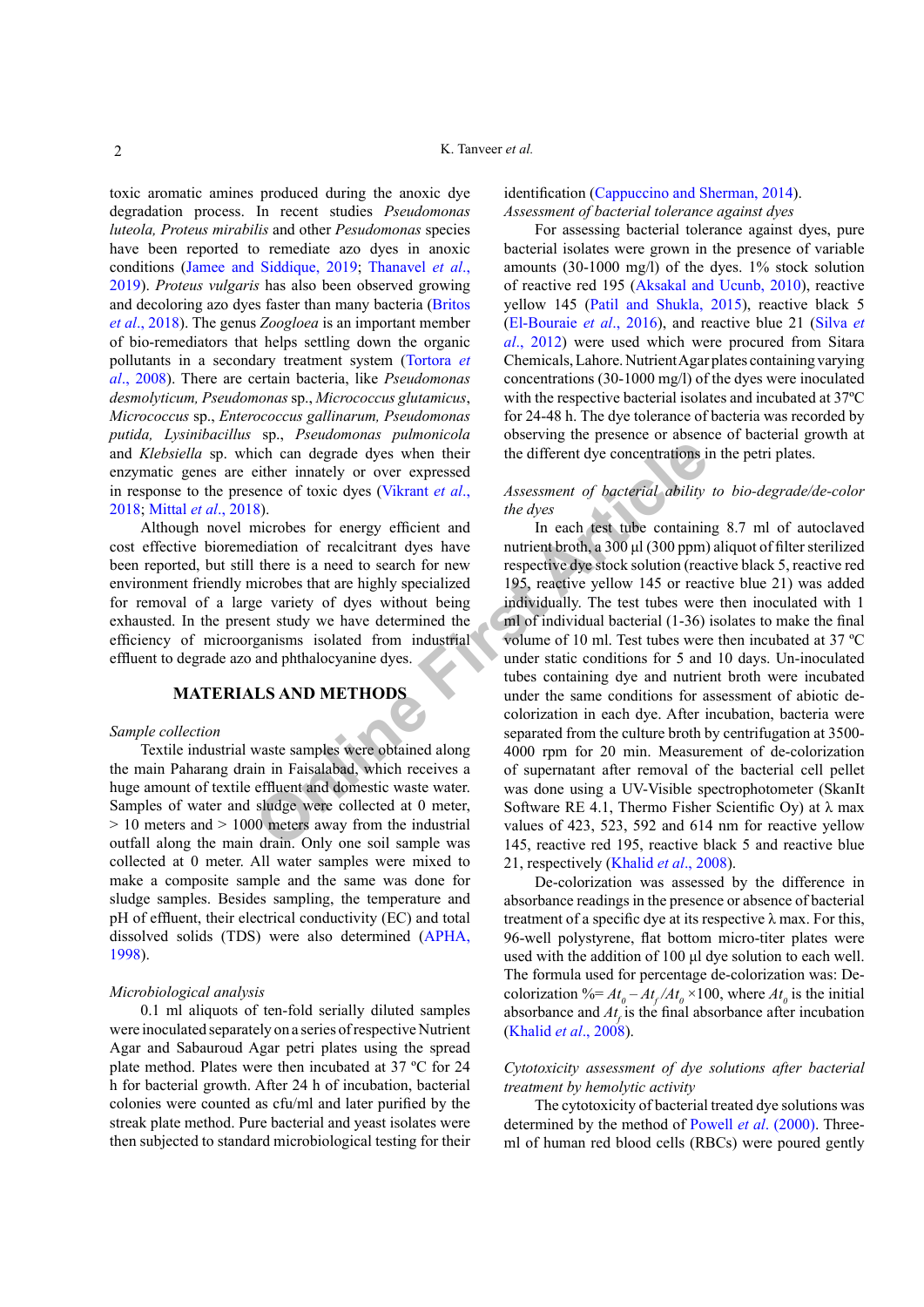into a 15 ml sterile falcon tube and washed three times with 5 ml chilled phosphate-buffered saline (PBS) by centrifuging the tube each time for 5 min at approximately 3000 rpm. After washing, 180 µl of RBCs suspension and 20 µl of dye solution were mixed together in a 2 ml microcentrifuge tube. The tube was again centrifuged for 5 min and 100 µl of supernatant was transferred to another microcentrifuge tube containing 900 µl chilled PBS for dilution. Triton X-100 (0.1 %) and PBS were used as positive and negative control, respectively. For all other solutions of dyes (treated or untreated with bacteria), this same method was followed. On an ELISA plate absorbance at 576 nm was recorded. Cytotoxicity was measured as % lysis of RBCs using the following formula:

#### **RESULTS**

#### *Physical parameters*

During sampling, the wastewater temperature ranged from 28 to 38°C, pH ranged from 7.5 to 10.5, EC readings had the range 4206-8745 µS/cm and TDS had the range 2523-5247 ppm. These readings were measured in water samples only.

#### *Microbiological isolation and identification*

[Table I](#page-2-0) shows colony forming units (CFU/mL or CFU/g) measured. Two types of agars (Nutrient Agar and Sabauroud Agar) were used for this purpose. Thirtyfive different bacterial isolates and one yeast isolate were obtained. Most of the isolated bacteria were Gram positive rods and a few were coccii (spherical) in shape. Some Gram negative bacteria were also obtained. Bacterial identification results were obtained using different standard microbiological tests (Cappuccino and Sherman, 2014).

#### *Assessment of bacterial tolerance against dyes*

All of the bacteria, which were subjected to varying concentrations of four individual dyes up to 1000 ppm

in the nutrient agar plates, showed different tolerance levels. Most of the bacteria grew at 1000 ppm dye concentration. The least dye tolerance was seen in case of *Corynebacterium flavescens* and *Bacillus safensis.* It was noted that the bacteria which were not able to grow up-to 1000 ppm dye concentration, were also not able to degrade dyes effectively as their % dye removal capacity was also lower than the bacteria which showed tolerance at 1000 ppm of dyes [\(Table II](#page-3-0)).

#### *Assessment of biodegradation of dyes*

After the incubation of 10 days all of the dye degradation results were obtained under aerobic environment without agitation. All of the isolated bacteria were able to degrade the tested dyes to different extents (Table III).

**EXECUTS**<br>
Sorbance of positive control<br>
Sorbance of positive control<br>
The most efficient degrade<br> [O](#page-6-4)racle III). The most efficient degrade<br>
(Table III). The most efficient degrade<br>
the wasteventer temperature ranged<br>
the w The most efficient degradation (91.94%) of black dye was done by the bacterium *Micrococcus luteus*, whereas the other bacteria such as *Bacillus subtilis, Bacillus paralicheniformis*, *Jeotagalicoccus huakuii* and *Comamonas aquatica* degraded the dye 90.20%, 89.25%, 88.38% and 87.30% respectively. *Clavibacter michiganensis*, *Staphylococcus sciuri, Bacillus subtilis, Aeromonas veronii* and *Paenibacillus residui* degraded 51.89%, 49.40%, 42.90%, 40.00% and 41.42% of blue dye, respectively. Likewise, the most prominent degradation of yellow dye was observed by the bacteria such as *Bacillus subtilis (*84.00%), *Bacillus pumilus (*82.70%), *Jeotagalicoccus huakui* (82.30%), *Comamonas aquatica (*81.53%) and *Staphylococcus sciuri (*78.00%). *Bacillus paralicheniformis* (88.00%), *Bacillus subtilis* (86.50%), *Staphylococcus sciuri* (86.10%), *Comamonas aquatica* (84.00%) and *Aeromonas veronii* (82.00%) showed red dye degradation. *Corynebacterium* spp. and *Bacillus safensis* were observed having least biodegradation ability.

Five days incubation period for the degradation of colors was also assessed to know the proficiency of the bacteria ([Table IV](#page-4-0)). Accordingly, more or less the same percentages of degradation were observed as those of 10 days.

<span id="page-2-0"></span>

|  |  |  | Table I. Effect of Nutrient Agar and Sabauroud Agar on number of colonies per g or per mL (CFU/mL). |  |  |
|--|--|--|-----------------------------------------------------------------------------------------------------|--|--|
|--|--|--|-----------------------------------------------------------------------------------------------------|--|--|

|                   | Sample type                  | Soil                       | Sludge                     | Water                      |
|-------------------|------------------------------|----------------------------|----------------------------|----------------------------|
| On nutrient agar  | Number of bacterial colonies | $26$ in $10^{-4}$ dilution | $68$ in $10^{-3}$ dilution | 158 in $10^{-2}$ dilution  |
|                   | $CFU/g$ or $CFU/ml$          | 2,600,000                  | 680,000                    | 158,000                    |
|                   | Number of fungal colonies    |                            |                            |                            |
| On Sabouraud agar | Number of bacterial colonies | $84$ in $10^{-2}$ dilution | $25$ in $10^{-2}$ dilution | $17$ in $10^{-2}$ dilution |
|                   | $CFU/g$ or $CFU/ml$          | 84,000                     | 25,000                     | 17,000                     |
|                   | Number of fungal colonies    | $14$ in $10^{-4}$ dilution | 1 in $10^{-4}$ dilution    | $2$ in $10^{-3}$ dilution  |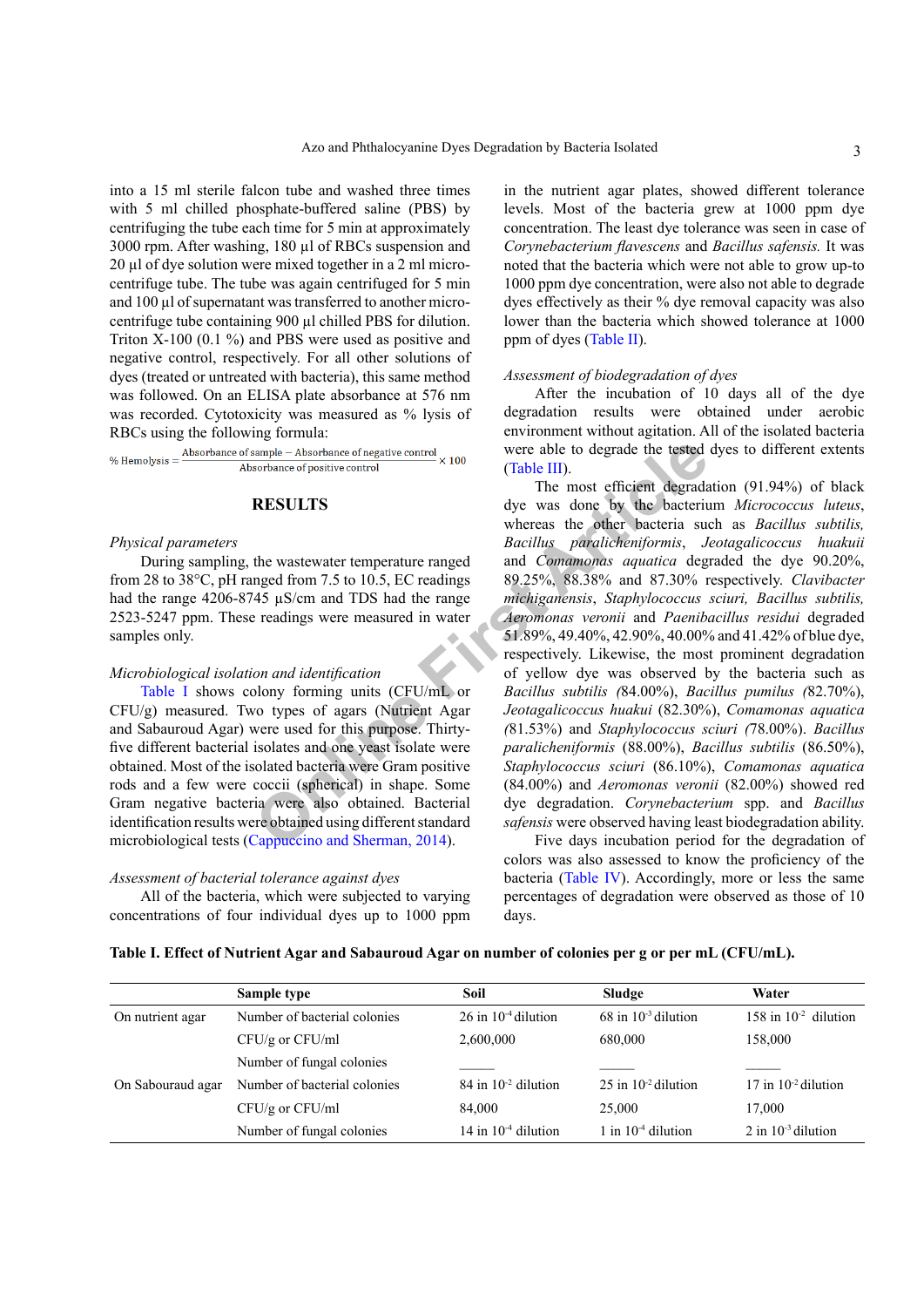# K. Tanveer *et al.*

# <span id="page-3-0"></span>**Table II. Maximum tolerance levels determination of bacterial strains against dyes in ppm.**

| <b>Bacterial isolates</b>                                                                                                                                                                                                                                                                                                                                                                                                                                                                 |      |      | Black dye Blue dye Yellow dye Red dye |      |
|-------------------------------------------------------------------------------------------------------------------------------------------------------------------------------------------------------------------------------------------------------------------------------------------------------------------------------------------------------------------------------------------------------------------------------------------------------------------------------------------|------|------|---------------------------------------|------|
| B. mycoides; Moraxella sp.; Corynebacterium kutscheri; Clavibacter michiganensis;<br>B. megaterium (SS); Exiguobacterium aestuarii; Jeotagalicoccus huakuii; B. parali-<br>cheniformis; Aeromonas veronii; Solibacills silvestris; B. mycoides; Micrococcus luteus;<br>Staphylococcus sciuri; Cedecea neteri; B. subtilis; B. mycoides; B. velezensis; B. subtilis<br>(GS); B. atrophaeus; B. subtilis (JS); B. licheniformis (NS); Bacillus sp.; B. megaterium;<br>B. licheniformis (RS) | 1000 | 1000 | 1000                                  | 1000 |
| Actinobacillus capsulatus; Comamonas aquatica; Micrococcus variance;<br>Corynebacterium pilosum; Paenibacillus residui; Kluyvera intermedia; Escherichia coli                                                                                                                                                                                                                                                                                                                             | 800  | 800  | 800                                   | 800  |
| Corynebacterium flavescens                                                                                                                                                                                                                                                                                                                                                                                                                                                                | 400  | 400  | 400                                   | 400  |
| Bacillus safensis                                                                                                                                                                                                                                                                                                                                                                                                                                                                         | 500  | 400  | 400                                   | 400  |
| Corvnebacterium bovis                                                                                                                                                                                                                                                                                                                                                                                                                                                                     | 700  | 300  | 700                                   | 700  |
| <b>Bacillus pumilus</b>                                                                                                                                                                                                                                                                                                                                                                                                                                                                   | 700  | 700  | 700                                   | 700  |
| Candida albicans                                                                                                                                                                                                                                                                                                                                                                                                                                                                          | 1000 | 400  | 1000                                  | 1000 |

### <span id="page-3-1"></span>**Table III. Degradation of dyes (% decrease in dye concentration) by different bacterial isolates, 10 days after inoculation.**

| Corynebacterium bovis    |                                                                                                                 |                  | 700             | 300               | 700<br>700   |
|--------------------------|-----------------------------------------------------------------------------------------------------------------|------------------|-----------------|-------------------|--------------|
| <b>Bacillus</b> pumilus  |                                                                                                                 |                  | 700             | 700               | 700<br>700   |
| Candida albicans         |                                                                                                                 |                  | 1000            | 400               | 1000<br>1000 |
| inoculation.             | Table III. Degradation of dyes (% decrease in dye concentration) by different bacterial isolates, 10 days after |                  |                 |                   |              |
| <b>Isolate ID</b>        | Isolate name                                                                                                    | <b>Black</b> dye | <b>Blue</b> dye | <b>Yellow</b> dye | Red dye      |
| $\mathbf{A}$             | <b>Bacillus</b> mycoides                                                                                        | 86.20%           | 12.00%          | 71.75%            | 80.60%       |
| D                        | Comamonas aquatica                                                                                              | 87.30%           | 40.40%          | 81.53%            | 84.00%       |
| G                        | Corynebacterium flavescens                                                                                      | 70.70%           | 24.46%          | 77.80%            | 71.49%       |
| H                        | Corynebacterium kutscheri                                                                                       | 67.0%            | 15.10%          | 31.40%            | 34.50%       |
| Ι                        | Clavibacter michiganensis                                                                                       | 80.50%           | 51.89%          | 68.24%            | 76.00%       |
| K                        | B. safensis                                                                                                     | 62.25%           | $6.00\%$        | 29.00%            | 29.30%       |
| L                        | Exiguobacterium aestuarii                                                                                       | 85.20%           | 18.16%          | 73.79%            | 82.90%       |
| М                        | Jeotagalicoccus huakuii                                                                                         | 88.38%           | 37.00%          | 82.30%            | 82.30%       |
| N                        | B. paralicheniformis                                                                                            | 89.25%           | 37.80%          | 75.40%            | 88.00%       |
| $\Omega$                 | Aeromonas veronii                                                                                               | 79.70%           | 42.00%          | 63.20%            | 82.80%       |
| S                        | Solibacillus silvestris                                                                                         | 71.90%           | 14.73%          | 75.98%            | 51.75%       |
| $\mathbf T$              | <b>B.</b> mycoides                                                                                              | 87.37%           | 31.70%          | 71.20%            | 82.80%       |
| $\mathbf V$              | Micrococcus luteus                                                                                              | 91.94%           | 13.60%          | 47.20%            | 75.80%       |
| Z                        | Paenibacillus residui                                                                                           | 79.31%           | 41.42%          | 69.90%            | 68.10%       |
| AA                       | B. pumilus                                                                                                      | 72.40%           | 15.60%          | 82.70%            | 81.50%       |
| AS                       | Cedecea neteri                                                                                                  | 75.20%           | 26.30%          | 61.89%            | 67.00%       |
| <b>BS</b>                | <b>B.</b> subtilis                                                                                              | 90.20%           | 42.90%          | 84.50%            | 86.50%       |
| $\mathop{\hbox{\rm ES}}$ | Candida albicans                                                                                                | 81.80%           | 31.78%          | 72.90%            | 73.56%       |
| GS                       | <b>B.</b> subtilis                                                                                              | 47.95%           | 4.54%           | $-13.00\%$        | 13.90%       |
| HS                       | B. atrophaeus                                                                                                   | 29.00%           | 8.98%           | 18.39%            | 14.80%       |
| $\rm JS$                 | <b>B.</b> subtilis                                                                                              | 39.69%           | 20.80%          | 12.00%            | 40.44%       |
| ${\rm LS}$               | Escherichia coli                                                                                                | 79.78%           | 30.30%          | 51.50%            | 42.50%       |
| $_{\rm NS}$              | B. licheniformis                                                                                                | 73.13%           | 26.20%          | 49.19%            | 49.89%       |
| $\mathbf{P}\mathbf{S}$   | B. species                                                                                                      | 33.90%           | 29.70%          | 78.40%            | 15.60%       |
| QS                       | B. megaterium                                                                                                   | 69.53%           | 27.15%          | 58.00%            | 54.45%       |
| RS                       | B. licheniformis                                                                                                | 86.43%           | 39.20%          | 72.00%            | 81.78%       |
| $\rm SS$                 | B. megaterium                                                                                                   | 49.49%           | 9.91%           | 15.76%            | 11.00%       |
| <b>TS</b>                | Staphylococcus sciuri                                                                                           | 84.75%           | 49.40%          | 78.60%            | 86.10%       |
| XS                       | B. velezensis                                                                                                   | 56.90%           | 1.00%           | 5.69%             | 33.60%       |

4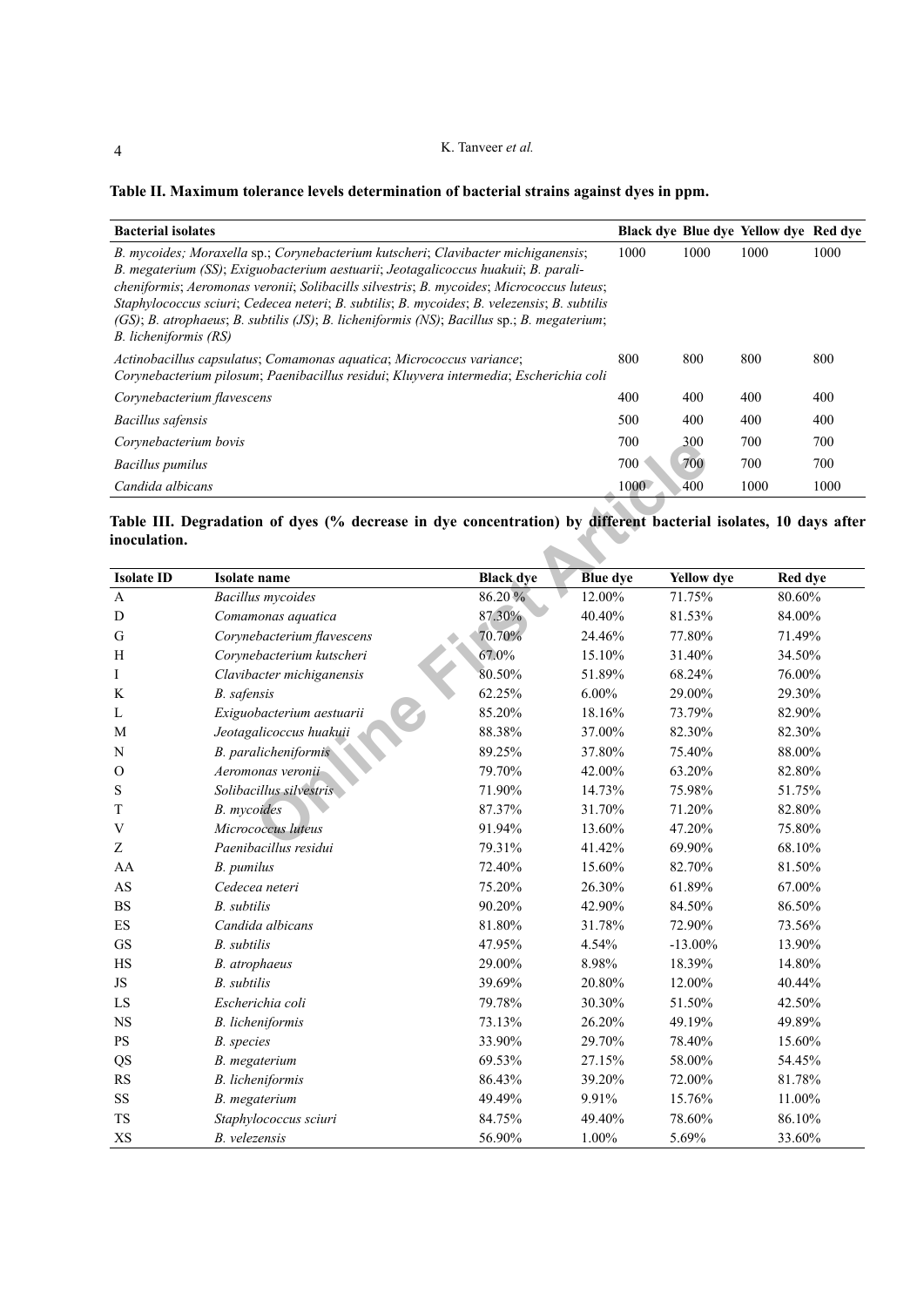<span id="page-4-0"></span>**Table IV. Degradation of dyes (% decrease in dye concentration) by different bacterial isolates, 5 and 10 days after inoculation.**

| ID        | Isolate name            |       | <b>Black dve</b> |       | <b>Blue dye</b> |       | <b>Yellow</b> dye |       | Red dye |
|-----------|-------------------------|-------|------------------|-------|-----------------|-------|-------------------|-------|---------|
|           |                         | 5d    | 10d              | 5d    | 10d             | 5d    | 10d               | 5d    | 10d     |
| D         | Comamonas aquatica      | 79.47 | 87.30            | 42.20 | 40.40           | 82.75 | 81.53             | 85.70 | 84.00   |
| <b>BS</b> | Bacillus subtilis       | 84.78 | 90.20            | 41.00 | 42.90           | 82.75 | 84.50             | 85.70 | 86.50   |
| <b>NS</b> | B. licheniformis        | 29.20 | 73.13            | 26.00 | 26.20           | 43.39 | 49.19             | 27.80 | 49.89   |
| M         | Jeotagalicoccus huakuii | 83.37 | 88.38            | 49.90 | 37.00           | 84.77 | 82.30             | 85.64 | 82.30   |
| <b>ES</b> | Candida albicans        | 71.86 | 81.80            | 25.00 | 31.78           | 81.50 | 72.90             | 61.85 | 73.56   |
| N         | B. paralicheniformis    | 16.87 | 89.25            | 30.30 | 37.80           | 21.76 | 75.40             | 7.00  | 88.00   |
| $\Omega$  | Aeromonas veronii       | 73.14 | 79.70            | 30.59 | 42.00           | 80.90 | 63.20             | 76.62 | 82.80   |
| <b>TS</b> | Staphylococcus sciuri   | 55.30 | 84.70            | 26.34 | 49.40           | 41.93 | 78.60             | 22.47 | 86.10   |
| B         | Moraxella species       | 82.20 | ---              | 28.60 | ---             | 81.64 | ---               | 77.93 | ---     |

#### *Cytotoxicity of dyes*

Containing the based of the based of the based of the seen, which was spectrally and the seen allows the seen allows the seen allows the seen allows the colorization were visually degradation potential of wastewa displayed A hemolytic assay was performed to determine the percentage of final cytotoxicity (Table V). Dye solutions showing prominent de-colorization were visually selected for their toxicity evaluation. Prominent percent cytotoxicity decrease of dye solutions was observed after treatment with *Bacillus subtilis, Jeotagalicoccus huakuii, Comamonas aquatica, Staphylococcus sciuri, Bacillus pumilus and Candida albicans* in case of yellow, black, yellow, yellow, yellow and black dyes, respectively. Percent cytotoxicity increase was also observed in case of *Bacillus paralicheniformis* and *Aeromonas veronii.*

# <span id="page-4-1"></span>**Table V. Hemolytic assay showing % final cytotoxicity.**

| <b>Isolates names</b>    | <b>Black</b> | Blue   | <b>Yellow</b> | <b>Red</b> |
|--------------------------|--------------|--------|---------------|------------|
| Control                  | 10.289       | 10.434 | 16.014        | 8.768      |
| <i>Bacillus subtilis</i> |              |        | 7.174         | 10.652     |
| Jeotagalicoccus huakuii  | 6.594        |        | 10.362        | 7.318      |
| Comamonas aquatica       |              |        | 4.710         | 9.492      |
| Staphylococcus sciuri    | 13.478       | ---    | 5.507         |            |
| Aeromonas veronii        | 12.753       | 10.217 | 12.101        | 7.826      |
| B. paralicheniformis     | 15.579       | 14.927 | 16.376        | 11.956     |
| B. pumilus               |              |        | 3.188         | 17.681     |
| <i>Bacillus</i> sp.      |              |        | 7.898         |            |
| Candida albicans         | 3.840        |        | 14.710        |            |
| $---$ = not determined   |              |        |               |            |

# **DISCUSSION**

In the present study only aerobic conditions were provided for dye degradation. Two degradation trials with different bacteria were performed, one with five

days of incubation and other with ten days of incubation. Generally, it was noted that with the increase of incubation from 5 to 10 days, no obvious increase in overall degradation potential of wastewater acquired bacteria was observed. It can be suggested that maximum degradation can be achieved within 5 days of incubation, even less than this period. This trial pattern expressed that five days of incubation was sufficient to attain maximum degradation results.

Many bacteria showed very encouraging bioremediation potential, but when the test tubes containing test dyes and bacteria were closely observed, the bottom of the tubes were fully de-colored whereas at the upper portion of test tube solution some dye was seen, which was suggestive of anaerobic dye degradation. *A. veronii* showed aerobic degradation of reactive blue 21 dye as decoloration was observed at the upper portion of nutrient broth solution in the test tube. It has been previously reported that azo dye degradation occurs more effectively in anaerobic conditions ([Kulla, 1981](#page-7-9)). Furthermore, phthalocyanine dyes (reactive blue 21) have been reported to be non-degradable under aerobic and anaerobic conditions [\(El-Aggadi and El-Hourch, 2021\)](#page-6-1). In the current study, aerobic biodegradation of the reactive blue 21 dye was observed, but still it was the most resilient dye for degradation among tested dyes. Whereas reactive black 5 dye was the most easily degradable dye [\(Table III](#page-3-1)).

*J. huakuii* in the current study presented very good bio-degradation potential. It was proved to be among the best candidates for bio-removal of the tested dyes. Visually it showed complete black dye degradation from the medium in 10 days ([Table III](#page-3-1)). This organism was shown swarming in Nutrient Agar rich medium. This organism, from the family Staphylococcaceae, is Gram-positive and coccus in shape, and it is moderately halophilic, being able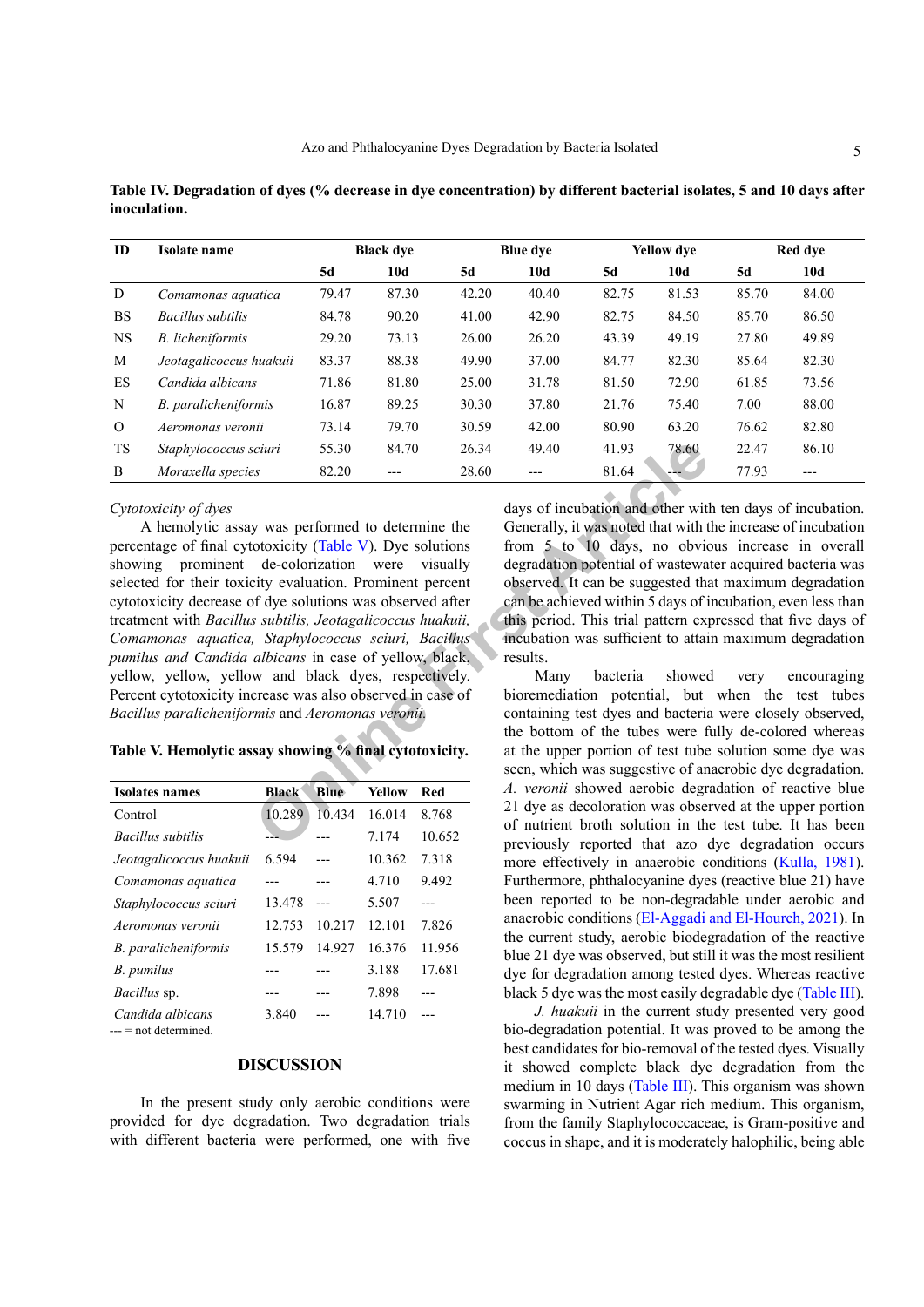to grow in 0–23% NaCl (Guo *et al*., 2010). In addition to its already reported halo-tolerance it showed high dye tolerance and dye degradation.

*C. aquatica* showed good degradation of all four dyes. Especially, it degraded the reactive blue 21 dye more efficiently than most of the bacteria, except for *C. michiganensis* that showed the highest percent removal of the reactive blue 21 dye. Furthermore, it degraded dyes more quickly. CorreÃa (2008) and [Khanna and Srivastava](#page-7-10) [\(2005\)](#page-7-10) described that *Comamonas* spp. could degrade large polyhydroxyalkonates (PHAs) using their secretory extracellular hydrolases. These enzymes breakdown the PHA polymers into smaller fragments that can be easily taken up by the bacteria for utilization and assimilation inside the bacterial cells.

*B. subtilis* (ID: BS) showed the strongest capability to degrade all four of the tested dyes during incubation for 10 days as compared to other isolates. It has been reported that *B. subtilis* is able to remediate 98% of some azo dyes by its enzyme systems like laccase, azo-reductase and peroxidase in just 20 hours (Kumar *et al*., 2015). This bacterium also has the ability to remove sulphonated azo dyes not only by simple absorbing or adsorbing to the cell wall but by proper degradation (Mabrouk and Yusef, 2008).

S. Agar (Table 1). This agar is sugge<br>
solution to the strongest capability to<br>
the strongest capability to<br>
the strong incubation for 10 IDs were able to grow under a vertical<br>
second the strong incredibinal were collect Another microorganism, *A. veronii* showed promising degradation results for all four dyes. This organism was also observed growing at a low temperature of around 25 ºC (room temperature) without an incubator during the winter season. It is a Gram-negative rod that can be isolated from freshwater, soil and clinical sources (Sinha *et al*., 2004). It shows resistance towards antibiotics like tetracyclines and ciprofloxacin. It may cause pathogenesis in the skin, soft tissues and gastrointestinal tracts of humans and fish ([Skwor](#page-8-6) *et al*., 2014). *Aeromonas* species have been well recognized as good bioremediators since 1970s (Thanavel *et al*[., 2019](#page-8-3)). Current study results comply with this reported information.

*S. sciurii* obtained from textile wastewater showed good bio-remediating ability as illustrated by its percentage effect of dye de-colorization [\(Table III](#page-3-1)). This microorganism can be found in a number of hosts including animals and humans, and in the environment. This bacterium signifies some special features such as presence of multiple virulence genes and resistance genes and it further acts as a source of toxin and virulence genes for other Staphylococci members. Regardless of being a carrier of such traits, this microorganism is considered someway harmless (Nemeghaire *et al*., 2014). Many genes for resistance can be exploited for the bio-degradation of certain chemicals like heavy metals and dyes. It is known that the more a bacterium has special traits like resistant genes or enzyme coding genes, the greater would be its

potential in bioremediation (Das *et al*[., 2016](#page-6-7)). Results comply with the established facts in case of *S. sciuri.*

In the current study, *C. albicans* was seen growing at 37 ºC as yeast form having oval cells and mold-like form at room temperature. This yeast grew well in nutrient broth, the same as bacteria, and even displayed dye (aromatic complexes) removal potential. Many types of yeasts can consume aromatic complexes as growth substrates, but for co-metabolism they use aromatic compounds more effectively (Mörtberg and Neujahr, 1985). The observed bioremediation potential of *C. albicans* complies with already mentioned research.

All of the bacterial isolates named with xS, like ES, NS etc, were proficient in growing capably on Sabouraud Agar (Table I). This agar is suggested to be used for fungal growth and its pH was adjusted to 5. So organisms with xS IDs were able to grow under a wide range of pH as they were collected from alkaline (textile) water (pH of 9-10) and were also seen growing in acidic medium. The pH of textile wastewater is towards alkaline, and it contains halo-tolerant bacteria (Asad *et al*., 2007). It meant that microorganisms isolated from such an environment have more resilient properties, which enabled them to survive in highly polluted environment.

*Bacillus, Staphylococcus, Corynebacterium, Escherichia* and some other bacteria are among the best hydrocarbon degraders ([Kafilzadeh](#page-7-14) *et al*., 2011). In the current study these bacteria showed good potential for removing dyes, except in the case of *Corynebacterium* species which showed little growth in broth media and less degradation of dyes. *Bacillus* species are well known for the remediation of aromatic compounds (dyes) ([Cybulski](#page-6-9)  *et al*., 2003). Results of *Bacillus* spp. of present study were in accordance with this except in case of *Bacillus safensis* which was observed as weak bioremediation candidate. Furthermore, *Bacillus* spp. manifest bio-surfactant producing abilities (Abed *et al*[., 2014](#page-6-10)). Bio-surfactant production by these bacteria is helpful to decrease the surface tension of pollutant molecules at the surface of wastewater. The bio-degradation pathways for *Bacillus*  and *Aeromonas* species have been well described by [Mrozik](#page-7-15) *et al*. (2003).

Dye solutions visually showing prominent decolorization were selected for their toxicity evaluation ([Table V](#page-4-1)). An increase in toxicity of bacteria treated solutions may have been due to the production of aromatic amines resulting from azo dye breakage (O'Neill *et al*., 2000) or may be due to extracellular toxins secreted by certain bacteria. The increase in toxicity may be due to the prolonged incubation. The decrease in toxicity of bacterial treated solutions of dyes, when compared with the control group, suggested that bacterial treatments were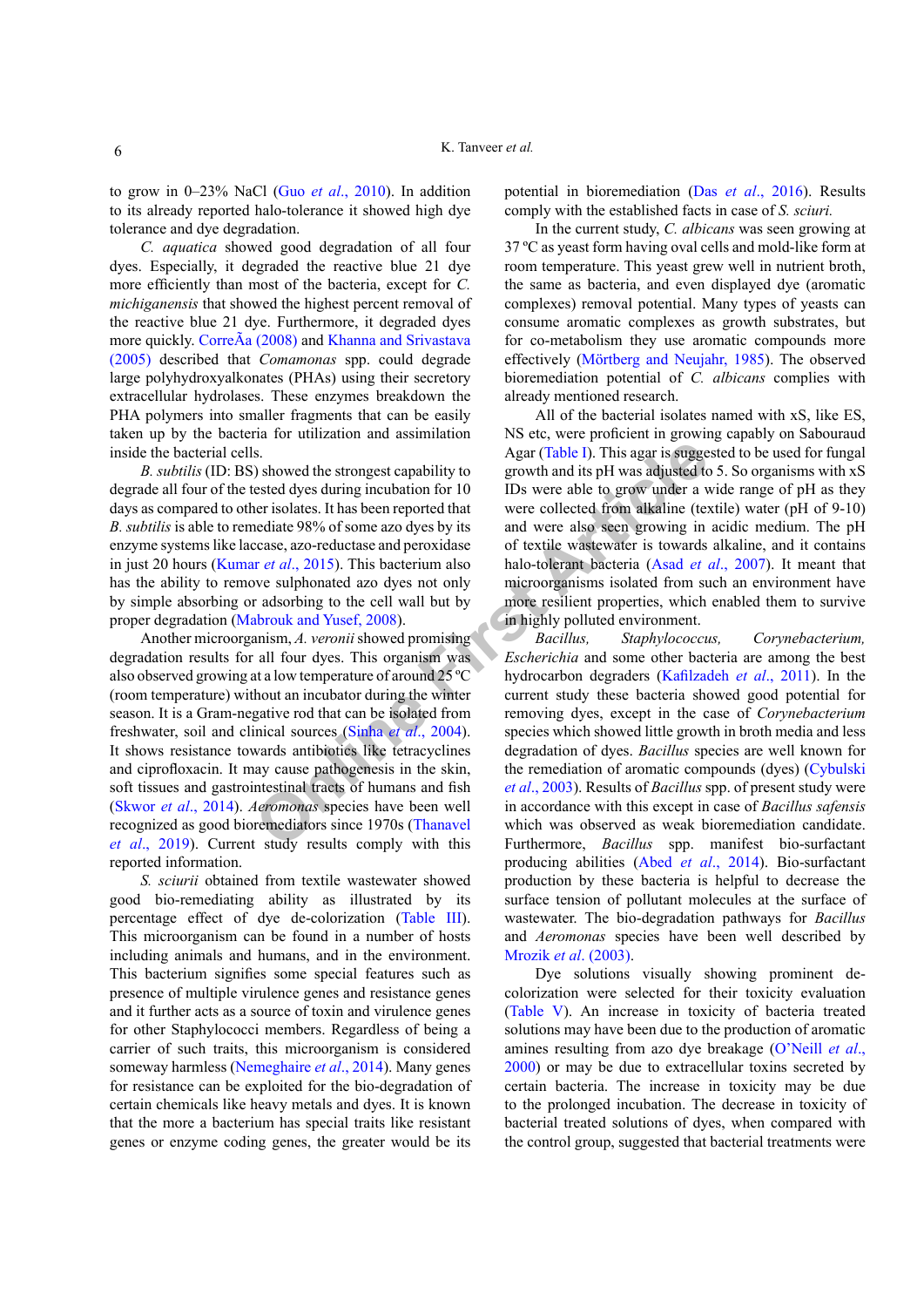good for dye bioremediation as they not only removed the dye content but also decreased the toxic effects of the resultant products of dye degradation. Such bacteria can be used as potential candidates for the removal of not only azo dyes but also for the removal of more toxic aromatic amines. According to the cytotoxicity results, most easily detoxified dye was C.I reactive yellow 145 dye than other three dyes.

# **CONCLUSION**

Fractive blue 21) was more difficult<br>
active blue 21) was more difficult<br>
only as more difficult<br>
or active blue 21) was more difficult<br>
or active extracellular bacterial a<br>
d very promising dye degradation.<br>
S. Morazella, Bacteria and yeast isolated from industrial wastewater were capable of degrading azo and phthalocyanine dyes effectively. The double azo dye class (reactive black 5 dye) was easy target for bacterial degradation whereas the phthalocyanine dye (reactive blue 21) was more difficult to be degraded. Among 36 isolates*, Jeotagalicoccus, Comamonas, Bacillus, Moraxella, Aeromonas* and *Staphylococcus* showed very promising dye degradation. In context of decrease in toxicity of bacteria treated products of dyes among these five best isolates, *C. aquatica* was ranked first with 70% cytotoxicity decrease, *S. sciuri* was ranked second with 65% cytotoxicity decrease and *B. subtilis* was ranked third with 55% cytotoxicity decrease.

# **ACKNOWLEDGEMENTS**

We are thankful to the Cell Culture Lab, Institute of Microbiology, UAF for provision of equipment and experimental facilities, the Institute of Physiology and Pharmacology, UAF for provision of a UV-Visible Spectrophotometer, the Centre of Advanced Studies in Vaccinology and Biotechnology, University of Balochistan for the provision of certain chemicals and the local textile industry for provision of azo dyes.

#### *Statement of conflict of interest*

The authors have declared no conflict of interest.

# **REFERENCES**

- <span id="page-6-10"></span>Abed, R.M.M., Al-Sabahi, J., Al-Maqrashi, F., Al-Habsi A., and Al-Hinai, M., 2014. Characterization of hydrocarbon-degrading bacteria isolated from oil-contaminated sediments in the Sultanate of Oman and evaluation of bioaugmentation and biostimulation approaches in microcosm experiments. *Int. Biodeterior. Biodegrad*., **89**: 58- 66.<https://doi.org/10.1016/j.ibiod.2014.01.006>
- <span id="page-6-5"></span>Aksakal, O., and Ucunb, H., 2010. Equilibrium, kinetic and thermodynamic studies of the biosorption of textile dye (Reactive Red 195) onto *Pinus sylvestris*

L. *J. Hazard. Mater*., **181**: 666-672. [https://doi.](https://doi.org/10.1016/j.jhazmat.2010.05.064) [org/10.1016/j.jhazmat.2010.05.064](https://doi.org/10.1016/j.jhazmat.2010.05.064)

- <span id="page-6-3"></span>APHA, 1998. *American Public Health Association standard methods for the examination of water*  and wastewater.15<sup>th</sup> ed. RR Donnelley and sons, Washington, WA, USA.
- <span id="page-6-8"></span>Asad, S., Amoozegar, M.A., Pourbabaee, A.A., Sarbolouki, M.N., and Dastgheib, S.M.M., 2007. Decolorization of textile azo dyes by newly isolated halophilic and halotolerant bacteria. *Bioresour. Technol*., **98**: 2082-2088. [https://doi.org/10.1016/j.](https://doi.org/10.1016/j.biortech.2006.08.020) [biortech.2006.08.020](https://doi.org/10.1016/j.biortech.2006.08.020)
- <span id="page-6-2"></span>Britos, C.N., Gianolini, J.E., Portillo, H., and Trelles, J.A., 2018. Biodegradation of industrial dyes by a solvent, metal and surfactant-stable extracellular bacterial laccase. *Biocatal. Agric. Biotechnol*., **14**: 221-227. [https://doi.org/10.1016/j.](https://doi.org/10.1016/j.bcab.2018.03.015) bcab.2018.03.015
- <span id="page-6-4"></span>Cappuccino, J.G., and Sherman, N., 2014. *Microbiology: A laboratory manual.* 10<sup>th</sup> edn. Pearson, New York, USA.
- <span id="page-6-0"></span>Carmen, Z., and Daniela, S., 2012. *Textile organic dyes characteristics, polluting effects and separation/ elimination procedures from industrial effluents a critical overview*. In: *Organic pollutants ten years after the stockholm convention* (ed. T. Puzyn). Environmental and Analytical Update, Intechopen, UK. pp. 55-81. <https://doi.org/10.5772/32373>
- CorreÃa, M.C.S., 2008. Surface composition and morphology of poly (3-hydroxybutyrate) exposed to biodegradation. *Polym. Test*., **27**: 447-452. [https://](https://doi.org/10.1016/j.polymertesting.2008.01.007) [doi.org/10.1016/j.polymertesting.2008.01.007](https://doi.org/10.1016/j.polymertesting.2008.01.007)
- <span id="page-6-9"></span>Cybulski, Z., Dzuirla, E., Kaczorek, E., and Olszanowski, A., 2003. The influence of emulsifiers on hydrocarbon biodegradation by *Pseudomonadacea* and *Bacillacea* strains. *Spil. Sci. Technol. Bull*., **8**: 503-507. [https://doi.org/10.1016/](https://doi.org/10.1016/S1353-2561(03)00068-9) [S1353-2561\(03\)00068-9](https://doi.org/10.1016/S1353-2561(03)00068-9)
- <span id="page-6-7"></span>Das, S., Dash, H.R., and Chakraborty, J., 2016. Genetic basis and importance of metal resistant genes in bacteria for bioremediation of contaminated environments with toxic metal pollutants. *Appl. Microbiol. Biotechnol*., **100**: 2967-2984. [https://](https://doi.org/10.1007/s00253-016-7364-4) [doi.org/10.1007/s00253-016-7364-4](https://doi.org/10.1007/s00253-016-7364-4)
- <span id="page-6-1"></span>El-Aggadi, S., and El-Hourch, A., 2021. Removal of reactive blue 21 (RB21) Phthalocyanine dye from aqueous solution by adsorption process. A review. *Pol. J. environ. Stud*., **30**: 3425-3432. [https://doi.](https://doi.org/10.15244/pjoes/127384) [org/10.15244/pjoes/127384](https://doi.org/10.15244/pjoes/127384)
- <span id="page-6-6"></span>El-Bouraie, M., and El-Din, W.S., 2016. Biodegradation of reactive black 5 by *Aeromonas hydrophila* strain isolated from dye-contaminated textile wastewater.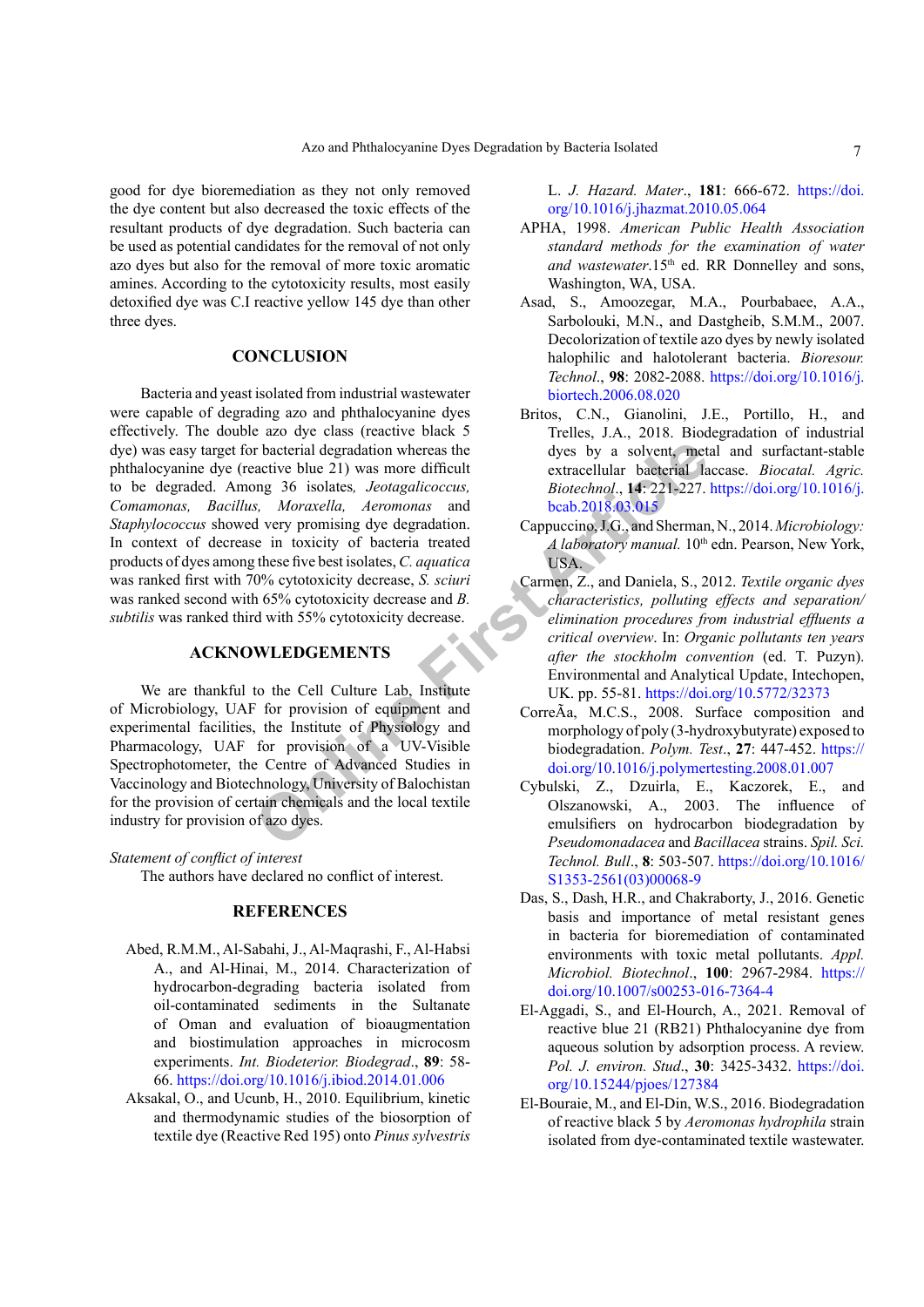*Sustain. Environ. Res*., **26**: 209-216. [https://doi.](https://doi.org/10.1016/j.serj.2016.04.014) [org/10.1016/j.serj.2016.04.014](https://doi.org/10.1016/j.serj.2016.04.014)

- Guo, X.Q., Li, R., Zheng, L.Q., Lin, D.Q., Sun, J.Q., Li, S.P., Li, W.J., and Jiang, J.D., 2010. *Jeotgalicoccus huakuii* sp. nov., a halotolerant bacterium isolated from seaside soil. *Int. J. Syst. Evol. Microbiol*., **60**: 1307-1310. <https://doi.org/10.1099/ijs.0.013623-0>
- <span id="page-7-1"></span>Hossain, L., Sarker S.K., and Khan, M.S., 2018. Evaluation of present and future wastewater impacts of textile dyeing industries in Bangladesh. *Environ. Dev*., **26**: 23-33. [https://doi.org/10.1016/j.](https://doi.org/10.1016/j.envdev.2018.03.005) [envdev.2018.03.005](https://doi.org/10.1016/j.envdev.2018.03.005)
- Husain, Q., 2010. Peroxidase mediated decolorization and remediation of wastewater containing industrial dyes: A review. *Rev. Environ. Sci. Biotechnol*., **9**: 117-140. https://doi.org/10.1007/s11157-009-9184- [9](https://doi.org/10.1007/s11157-009-9184-9)
- <span id="page-7-4"></span>Jamee, R., and Siddique, R., 2019. Biodegradation of synthetic dyes of textile effluent by microorganisms: An environmentally and economically sustainable approach. *Eur. J. Microbiol. Immunol*., **9**: 114-118. <https://doi.org/10.1556/1886.2019.00018>
- <span id="page-7-14"></span>Kafilzadeh, F., Sahragard, P., Jamali H., and Tahery, Y., 2011. Isolation and identification of hydrocarbons degrading bacteria in soil around Shiraz Refinery. *Afr. J. microbiol. Res*., **4**: 3084-3089. https://doi. [org/10.5897/AJMR11.195](https://doi.org/10.5897/AJMR11.195)
- <span id="page-7-7"></span>Khalid, A., Arshad, M., and Crowley, D.E., 2008. Accelerated decolorization of structurally different azo dyes by newly isolated bacterial strains. *Appl. Microbiol. Biotechnol*., **78**: 361-369. https://doi. [org/10.1007/s00253-007-1302-4](https://doi.org/10.1007/s00253-007-1302-4)
- <span id="page-7-10"></span>Khanna, S., and Srivastava, A.K., 2005. Recent advances in microbial polyhydroxyalkanoates. *Process Biochem*., **40**: 607-619. https://doi.org/10.1016/j. [procbio.2004.01.053](https://doi.org/10.1016/j.procbio.2004.01.053)
- <span id="page-7-9"></span>Kulla, H.G., 1981. *Aerobic bacterial degradation of azo dyes*. In: *Microbial degradation of xenobiotics and recalcitrant compounds* (eds. T. Leisinger, A.M. Cook, R. Hutter and J. Nuesch). Academic Press, London, UK. pp. 387-389.
- <span id="page-7-11"></span>Kumar, A., Chopra, J., Singh, S.K., Khan, A., and Singh, R.N., 2015. Biodegradation of azo dyes by *Bacillus subtilis* 'RA29'. *Der. Pharm. Lett*., **7**: 234-238.
- <span id="page-7-12"></span>Mabrouk, M.E.M., and Yusef, H.H., 2008. Decolourization of fast red by *Bacillus subtilis* HM*. J. appl. Sci. Res*., **4**: 262-269.
- <span id="page-7-13"></span><span id="page-7-5"></span>Mittal, H., Alhassan, S.M., and Ray, S.S., 2018. Efficient organic dye removal from wastewater by magnetic carbonaceous adsorbent prepared from corn starch. *J. environ. chem. Eng*., **6**: 7119-7131. [https://doi.](https://doi.org/10.1016/j.jece.2018.11.010) [org/10.1016/j.jece.2018.11.010](https://doi.org/10.1016/j.jece.2018.11.010)
- Mörtberg, M., and Neujahr, H.Y., 1985. Uptake of phenol in *Trichosporon cutaneum*. *J. Bact*., **161**: 615-619. <https://doi.org/10.1128/jb.161.2.615-619.1985>
- <span id="page-7-15"></span>Mrozik, A., Piotrowska, S.Z., and Labuzek, S., 2003. Bacterial degradation and bioremediation of polycyclic aromatic hydrocarbons. *Pol. J. environ. Stud*., **12**: 15-25.
- Nemeghaire, S., Argudín, M.A., Febler, A.T., Hauschild, T., Schwarz, S., and Butaye, P., 2014. The ecological importance of the *Staphylococcus sciuri* species group as a reservoir for resistance and virulence genes. *Vet. Microbiol*., **171**: 342-356. [https://doi.](https://doi.org/10.1016/j.vetmic.2014.02.005) [org/10.1016/j.vetmic.2014.02.005](https://doi.org/10.1016/j.vetmic.2014.02.005)
- O'Neill, C., Lopez, A., Esteves, S., Hawkes, F.R., Hawkes, D.L., and Wilcox, S., 2000. Azo-dye degradation in an anaerobic-aerobic treatment system operating on simulated textile effluent. *Appl. Microbiol. Biotechnol*., **53**: 249-254. [https://doi.](https://doi.org/10.1007/s002530050016) org/10.1007/s002530050016
- <span id="page-7-8"></span><span id="page-7-6"></span><span id="page-7-3"></span><span id="page-7-2"></span><span id="page-7-0"></span>Patil, N.N., and Shukla, S.R., 2015. Degradation of reactive yellow 145 dye by persulfate using microwave and conventional heating. *J. Water Process Eng*., **7**: 314-327. [https://doi.org/10.1016/j.](https://doi.org/10.1016/j.jwpe.2015.08.003) jwpe.2015.08.003
- *Rev. E[n](https://doi.org/10.1016/j.procbio.2004.01.053)viron. Sci. Biot[e](https://doi.org/10.1007/s00253-007-1302-4)chnol.*, 9:<br>
Vdoi.org/10.1007/s11157-009-9184-<br>
degradation in an analytical degradation in an analytical degradation in an analytical degradation of fextile effluen[t](https://doi.org/10.1016/j.jwpe.2015.08.003) by microorganisms:<br>
f textile Phugare, S.S., Kalyani, D.C., Surwase, S.N., and Jadhav, J.P., 2011. Ecofriendly degradation, decolorization and detoxification of textile effluent by a developed bacterial consortium. *Ecotoxicol. environ. Saf*., **74**: 1288-1296. [https://doi.org/10.1016/j.](https://doi.org/10.1016/j.ecoenv.2011.03.003) ecoenv.2011.03.003
	- Powell, W.A., Catranis, C.M., and Maynarrd, C.A., 2000. Design of self-processing antibacterial peptide of plant protection. *Lett. appl. Microbiol*., **31**: 163-165. <https://doi.org/10.1046/j.1365-2672.2000.00782.x>
	- Rawat, D., Sharma, R.S., Karmakar, S., Arora, L.S., and Mishra, V., 2018. Ecotoxic potential of a presumably non-toxic azo dye. *Ecotoxicol. environ. Saf*., **148**: 528-537. [https://doi.org/10.1016/j.](https://doi.org/10.1016/j.ecoenv.2017.10.049) [ecoenv.2017.10.049](https://doi.org/10.1016/j.ecoenv.2017.10.049)
	- Sarvajith, M., Reddy, G.K.K., and Nancharaiah, Y.V., 2018. Textile dye biodecolourization and ammonium removal over nitrite in aerobic granular sludge sequencing batch reactors. *J. Hazard Mater*., **342**: 536-543. [https://doi.org/10.1016/j.](https://doi.org/10.1016/j.jhazmat.2017.08.064) [jhazmat.2017.08.064](https://doi.org/10.1016/j.jhazmat.2017.08.064)
	- Silvaa, M.C., Corrêaa, A.D., Amorimb, M.T.S.P., Parpotc, P., Torresa J.A., and Chagasa, P.M.B., 2012. Decolorization of the phthalocyanine dye reactive blue 21 by turnip peroxidase and assessment of its oxidation products. *J. mol. Catal. B Enzym*., **77**: 9-14. <https://doi.org/10.1016/j.molcatb.2011.12.006>
	- Sinha, S., Shimada, T., Ramamurthy, T., Bhattacharya,